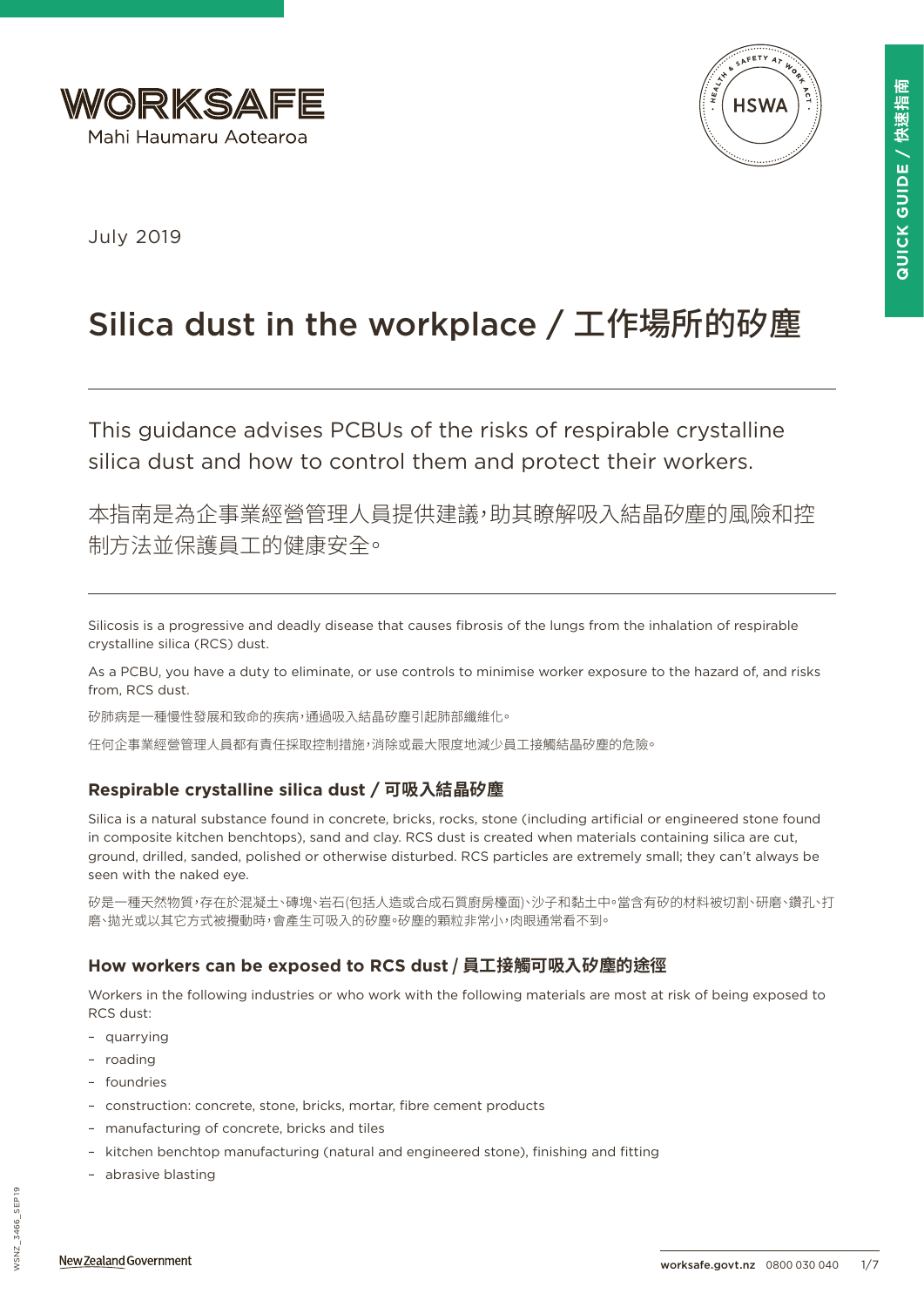- monumental masonry work
- mining
- concrete drilling, cutting, grinding, fettling, mixing, handling, dry shovelling, tunnelling.

以下行業的員工或使用以下材料的員工最有可能接觸可吸入的矽塵:

- 採石;
- 築路;
- 翻砂;
- 建築:混凝土、石材、磚、砂漿、纖維水泥製品;
- 混凝土、磚瓦和瓷磚生產;
- (天然和人造石)廚房檯面生產、切割、研磨或拋光;
- 噴砂處理;
- 大型碑石工程;
- 採礦;
- 混凝土鑽孔、切割、研磨、修補、攪拌、搬運、鐵鍬鏟動乾粉,開鑿通道。

## **Health effects of exposure to RCS dust / 接觸可吸入結晶矽塵對健康的影響**

Workers may develop the following lung diseases from breathing in RCS dust:

- Silicosis: scarring of lung tissue resulting in shortness of breath. May continue to develop even after exposure to RCS dust has stopped. The effects of silicosis are permanent. There are three types of silicosis:
	- acute silicosis: may occur after exposure of less than a year to very large amounts of RCS dust
	- accelerated silicosis: may occur after exposure to large amounts of RCS dust over a shorter period of time, typically 3 to 10 years. Has been seen in workers from the artificial/engineered stone kitchen benchtop industry
	- chronic silicosis: typically results from exposure to RCS dust over more than 20 years.
- Lung cancer: may occur in workers exposed to high levels of RCS dust over a long period of time.
- Chronic obstructive pulmonary disease (COPD): a chronic lung condition that can lead to breathing difficulties such as emphysema in workers exposed to high levels of RCS dust over a long period of time.

There is some evidence that exposure to RCS dust may also cause kidney disease.

員工接觸可吸入結晶矽塵可罹患以下肺部疾病:

- 矽肺病:肺組織瘢痕導致呼吸短促。即使停止接觸結晶矽塵後,病情也可能會繼續發展。矽肺病的影響是永久性的。矽肺病有三種 類型:
	- 急性矽肺病: 過度接觸可吸入結晶矽塵不到一年後而致病者;
	- 加速型矽肺病: 過度接觸可吸入結晶矽塵3-10年後而致病者。常見於從事人造/合成石質廚房檯面的行業員工。
	- 慢性矽肺病:接觸可吸入結晶矽塵超過20年的典型結果。
- 肺癌:可發生在長期過度接觸可吸入結晶矽塵的員工身上。
- 慢性阻塞性肺病(COPD):慢性肺病可導致呼吸困難,諸如發生在長期過度接觸可吸入結晶矽塵的員工罹患的肺氣腫。

有證據表明,接觸可吸入結晶矽塵也可能導致腎臟疾病。

## **Your responsibilities as a PCBU / 企事業經營管理人員的職責**

As a PCBU, you must ensure the health and safety of workers and that others are not put at risk from your work.

Before starting work using artificial/engineered stone, you must complete a risk assessment and review your controls.

You must eliminate risks that arise from your work so far as is reasonably practicable.<sup>1</sup>

- When deciding how (control measures) to eliminate or minimise risks, you must identify when work tasks may create RCS dust.
- Give preference to effective control measures that protect many workers at the same time.
- Talk to your workers to get their views on which control measures to use.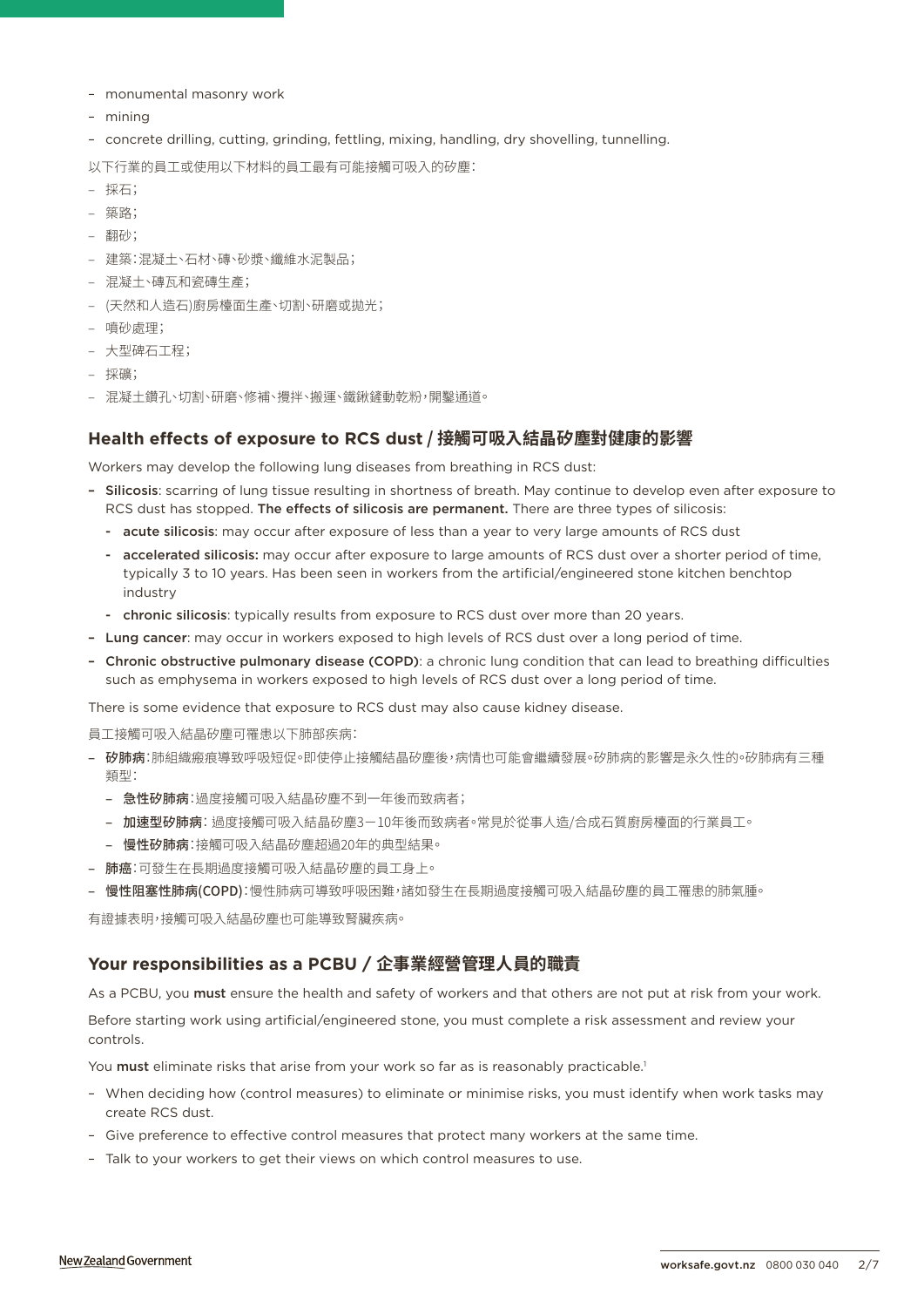企事業經營管理人員必須確保工作人員的健康和安全,並確保從事的工作不會對他人造成威脅。

在從事人造/合成石質工作之前,您必須完成風險評估並審查控制措施。

您必須在合理可行的範圍內消除工作中產生的風險。1

- 在決定如何(通過控制措施)消除或降低風險時,您必須確定工作中可能產生可吸入結晶矽塵的時間段。
- 應優先考慮可同時保護眾多員工的有效控制措施。
- 與員工進行探討,瞭解他們對採用控制措施的看法。

## To eliminate RCS / 盡量減少接觸矽塵

– Use alternative products (eg metallic shot, slag products or grit instead of sand for abrasive blasting).

If you can't eliminate risks, you must minimise them so far as is reasonably practicable.

– 使用替代產品(例如:噴砂時使用金屬噴砂、礦渣產品或粗砂,而不是細砂)。

如果無法消除風險,則必須在合理可行的範圍內盡量減少接觸矽塵。

## To minimise exposure to RCS dust / 減少接觸可吸入結晶矽塵

Instead of using engineered stone, use materials with a lower silica content. Engineered stone has approximately 90% silica compared with natural stone like marble and limestone which have around 2% silica. For more information about managing risk, see: [worksafe.govt.nz](https://worksafe.govt.nz/managing-health-and-safety/managing-risks/how-to-manage-work-risks/)

使用含矽量較少的材料,替代合成石料。合成石料含約90%的矽,相比之下,天然石材(如:大理石和石灰石)僅含約為2%的矽。有關管 理風險的更多資訊,請參閱: [worksafe.govt.nz](https://worksafe.govt.nz/managing-health-and-safety/managing-risks/how-to-manage-work-risks/)

### WET-WORKING CONTROL MEASURES / 濕加工控制措施

Freshly exposed silica particle surfaces (created due to grinding, drilling, cutting etc) are more toxic than older weathered particle surfaces. Using water to suppress dust has the added benefit of speeding up the weathering process.

接觸新產生的矽顆粒表面(因研磨、鑽孔、切割等而產生)比接觸陳舊的風化顆粒表面更具毒性。用水抑制灰塵具有加速風化過程的額 外好處。

| DO                                                                                                                                                                                                                                                                   | <b>DON'T</b>                         |
|----------------------------------------------------------------------------------------------------------------------------------------------------------------------------------------------------------------------------------------------------------------------|--------------------------------------|
| Use water spray or misting systems to suppress dust. Keep the work<br>material (eg concrete, engineered stone benchtops) wet while work<br>is carried out on them (eg cutting, polishing, etc). Use on-tool water<br>suppression systems to keep dust out of the air | Dry sweep work areas                 |
| Frequently hose down equipment and work areas with water                                                                                                                                                                                                             | Use compressed air to blow away dust |
| 可行                                                                                                                                                                                                                                                                   | 禁止                                   |
| 使用噴水或噴霧系統抑制灰塵。在切割、拋光時確保工作材料(例如:混凝土、廚房檯<br>面合成石料)水濕狀態。使用噴水工具抑制空氣中的灰塵。                                                                                                                                                                                                 | 用掃帚清掃乾燥的工作區域;                        |
| 經常用水沖洗設備和工作區域。                                                                                                                                                                                                                                                       | 用壓縮空氣吹拂灰塵。                           |

<sup>&</sup>lt;sup>1</sup> 'So far as is reasonably practicable' means you first consider what is possible in your circumstances to ensure health and safety. You then consider what is reasonable to do in your circumstances. You need to achieve a result that provides the highest protection that is reasonably practicable in the circumstances.

<sup>1</sup> 「在合理可行的範圍內」意指首先要考慮所處環境是否可確保健康和安全。然後需考慮所處環境可合理開展的工作。您需要在最高保護的合理可行環境中 完成工作。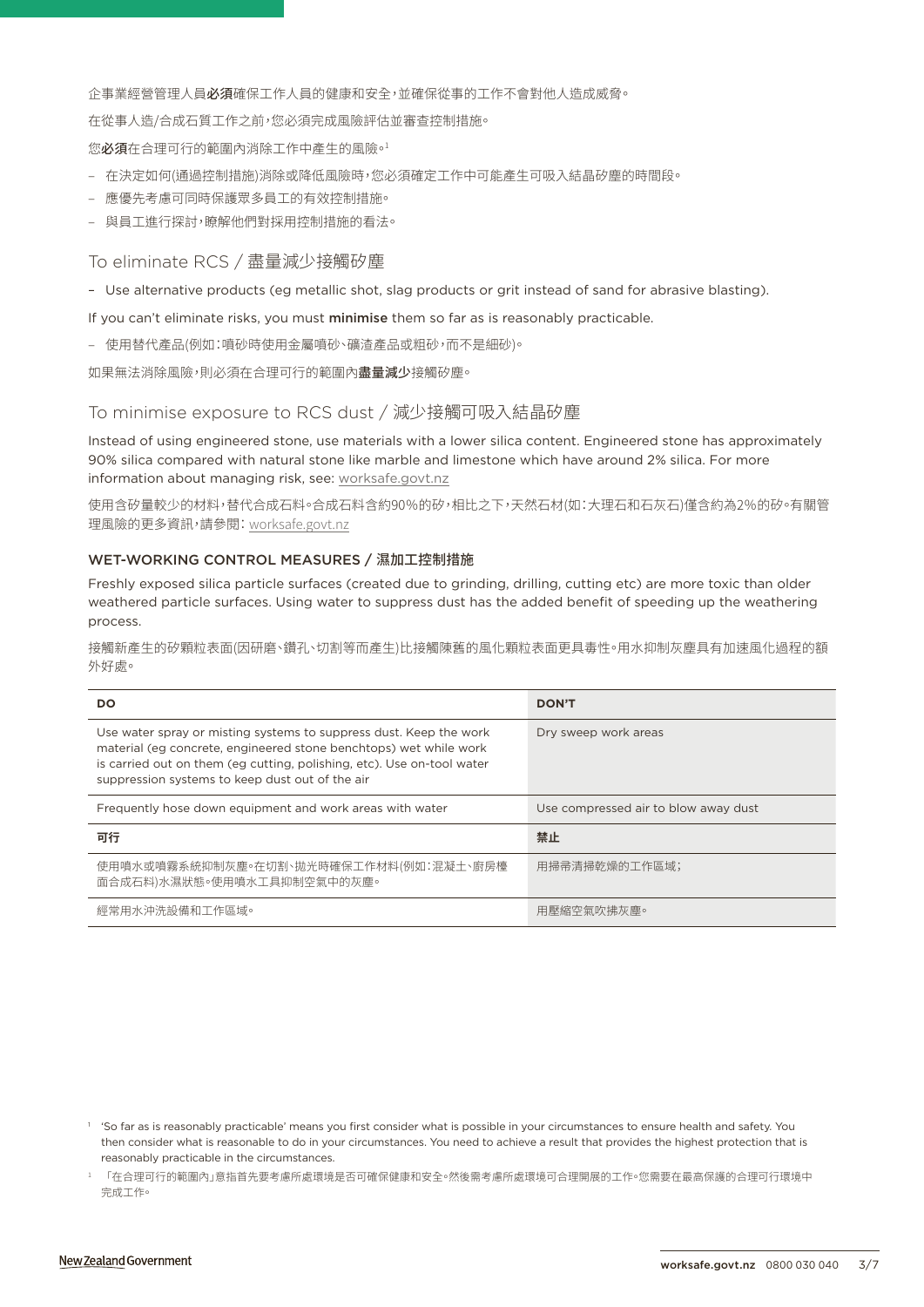## DUST CONTROL MEASURES / 防塵措施

- Use physical barriers or computer numerical control (CNC) machines to isolate work areas or tasks that generate dust.
- When purchasing equipment and machinery, look for dust control features and dust collection systems. For example, tools used for cutting, grinding or polishing concrete and masonry should provide water to the blade and/or be fitted with an on-tool extraction system. See: [worksafe.govt.nz](https://worksafe.govt.nz/topic-and-industry/dust-and-fumes/dust/controlling-construction-dust-with-on-tool-extraction/)
- Ensure dust-generating equipment has a dust collection system with a filtered air supply to isolate the worker from the dust.
- Use an H-class HEPA-filtered vacuum cleaner in accordance with Standard AS60335-2-69. This includes when working at someone's home (eg to fit a bench). Workers should not use the household vacuum cleaner to remove dust.
- Seal dust waste bags and place them in the correct waste container.
- 使用物體隔離裝置或電腦數控機器隔離產生灰塵的工作區域。
- 購置設備和機器時,請查看防塵功能和集塵系統。例如:用於切割、研磨或拋光混凝土和磚石的工具應提供刀頭噴水裝置和/或為 工具配備除塵系統。請瀏覽[:](https://worksafe.govt.nz/topic-and-industry/dust-and-fumes/dust/controlling-construction-dust-with-on-tool-extraction/) [worksafe.govt.nz](https://worksafe.govt.nz/topic-and-industry/dust-and-fumes/dust/controlling-construction-dust-with-on-tool-extraction/)
- 確保產生粉塵的設備帶有集塵和空氣過濾系統,使員工遠離灰塵。
- 使用符合AS60335-2-69標準的H級HEPA吸塵器。包括在住宅裝修廚房檯面時的工作。員工不應使用家用吸塵器收集灰塵。
- 密封灰塵袋並將其放入正確的廢物收集箱中。

## ADMINISTRATIVE CONTROL MEASURES / 防塵措施管理

- Set up exclusion zones with signs to mark the boundaries of work areas where RCS dust is created. The signs should warn workers about the hazards and specify the PPE to be used.
- Schedule potential high-exposure work for times when there are fewer workers and others around (eg breaks or after normal working hours).
- 設置帶有標誌的禁區,隔離產生可吸入結晶矽塵的工作區域。該標誌應提醒員工相關危險並具體指出應使用的個人防護裝備。
- 在人員較少的時間(例如:休息或正常工作時間之後)安排接觸粉塵較多的工作。

#### PERSONAL PROTECTIVE EQUIPMENT (PPE) / 個人防護裝備

- PPE is the least effective control measure. It should not be the first or only control measure you consider.
- PCBUs must provide PPE to workers unless another PCBU provides it or the worker genuinely and voluntarily chooses to provide their own PPE (and you are satisfied it is suitable).
- Seek expert advice when choosing PPE and consult with the workers who will be using it.
- 個人防護裝備是最基本的控制措施。不應將其視為首先考慮的或唯一的控制措施。
- 除非其它企事業經營管理人員提供個人防護裝備或員工自願選擇自己提供個人防護裝備(並您認為是合適的)。否則,企事業經營 管理人員必須向員工提供個人防護裝備。
- 在選擇個人防護裝備時尋求專家建議,並諮詢將要使用這些裝備的員工。

#### Respiratory (breathing) protection / 呼吸保護措施

- A respirator may be half-face, full-face or a Powered Air Purifying Respirator (PAPR) (see pictures below). The type of respirator you choose will depend on the job and the levels of toxicity and concentration of RCS. Always choose a respirator that fully protects the worker, conforms with AS/NZS 1716 and is selected in accordance with Standard AS/NZS 1715.
- Carry out fit testing for each worker who will wear a respirator that requires a seal against the face.
- Provide information, training and instruction so workers can correctly use, wear, store and maintain their PPE.
- 防塵面罩可以是半罩式、全罩式或動力空氣淨化防塵面罩(見下圖)。您選擇的防塵面罩類型取決於工作以及可吸入結晶矽塵的 毒性和濃度。始終選擇符合AS/NZS 1716標準並可全面保護員工的呼吸面罩,並根據AS/NZS 1715標準進行選擇。
- 對佩戴防塵面罩的員工進行佩戴測試,使面罩可以緊密配合面形。
- 提供資訊、培訓和指導,以便員工正確使用、佩戴、保存和保養他們的個人防護裝備。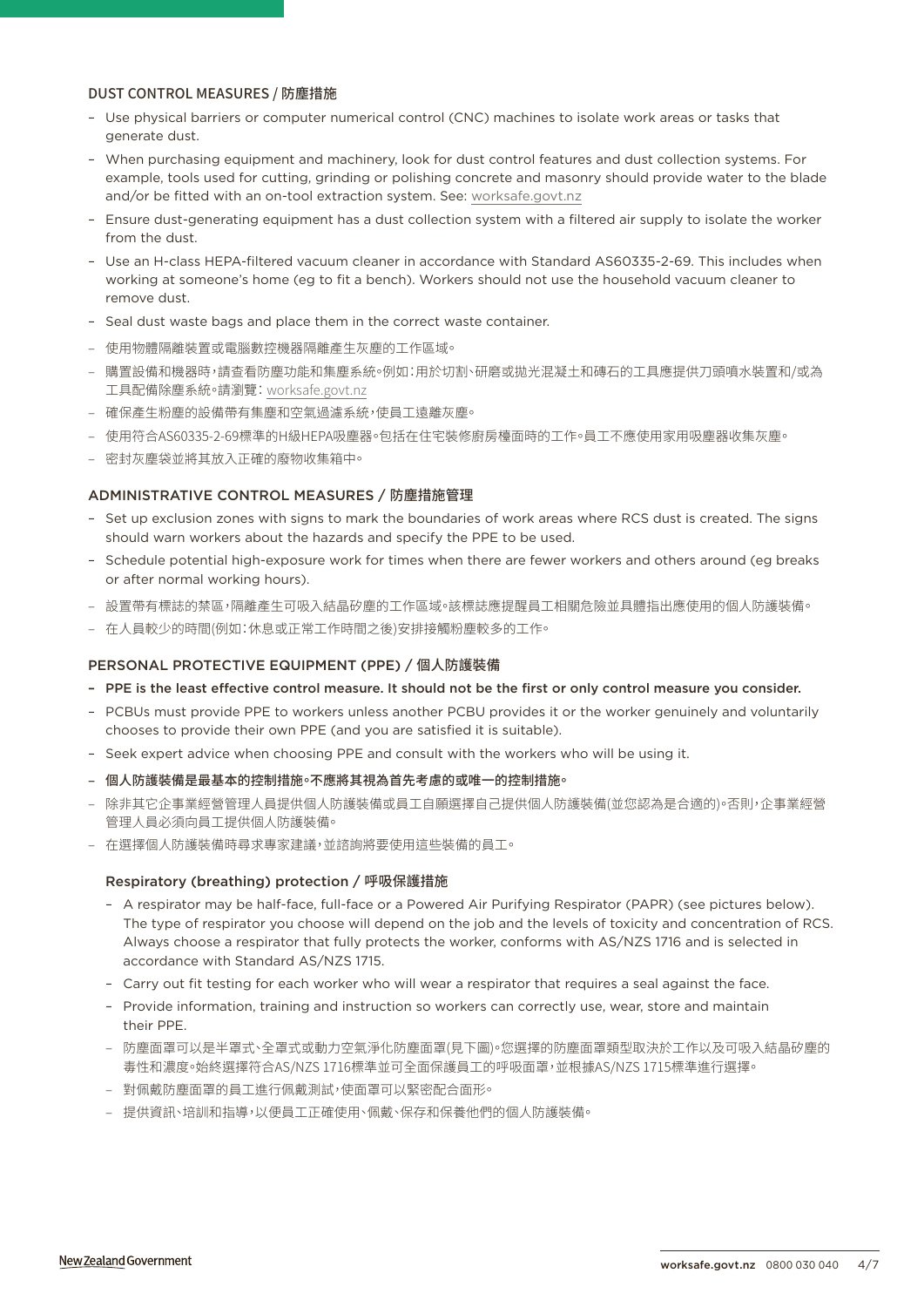

**FIGURE 1:** Re-usable half-face respirator (cartridge)

**圖1:** 可重複使用的半面罩呼吸器 (盒式)



**FIGURE 2:** Full-face respirator (cartridge)

**圖2:** 全面罩呼吸器(盒式)



**FIGURE 3:** Full-face powered respirator (cartridge)

**圖3:** 全面罩動力呼吸器(盒式)

## Protective clothing and cleanliness / 防護服和清洗事項

- Ensure workers have overalls and gloves to wear at work. Workers should leave their dust-covered clothes at work to be cleaned. They should not wear them home.
- Ensure workers understand the importance of washing their hands before eating, drinking and smoking, and of washing up before they go home at the end of the day.
- Ensure washing facilities are provided.
- 確保員工在工作時穿戴防塵工作服和手套。員工應把防塵工作服留在工作場所進行清洗。他們不應在家中穿戴。
- 確保員工瞭解在進食、飲水和吸煙之前洗手,以及在工作結束、回家之前清洗的重要性。
- 確保提供清洗設施。

# **Exposure monitoring / 接觸程度監測**

Exposure monitoring involves measuring and evaluating workers' exposure to a health hazard. It includes monitoring workplace conditions as well as biological monitoring.

- As a PCBU you must, so far as is reasonably practicable, monitor workplace conditions if exposure to a particular health risk warrants it.
- Exposure monitoring will confirm whether workers are exposed to RCS dust at potentially harmful levels and if your control measures are working properly.
- Exposure monitoring does not replace the need for control measures.
- You can engage an occupational hygienist from the New Zealand Occupational Hygiene Society: [www.nzohs.org.nz](http://www.nzohs.org.nz) or the Health and Safety Association of New Zealand (HASANZ) Register: <https://register.hasanz.org.nz>to measure RCS dust concentrations and help evaluate risks to worker health.
- Ask your workers for their views when making decisions about exposure monitoring.

接觸程度監測包括測量和評估員工接觸粉塵對健康造成的危害。其中包括監測工作場所的環境以及生物監測。

- 企事業經營管理人員在合理可行的範圍內, 必須監測工作場所接觸粉塵的環境, 是否對健康造成特定危害。
- 接觸程度監測將確認員工是否接觸對健康有潛在危害的可吸入結晶矽塵,以及您的控制措施是否正常發揮作用。
- 接觸程度監測不能取代控制措施。
- 您可以從紐西蘭職業衛生協會: [www.nzohs.org.nz](http://www.nzohs.org.nz)或者紐西蘭健康與安全協會的註冊機構[: https://register.hasanz.org.nz](https://register.hasanz.org.nz)聘請 職業健康師,監測可吸入結晶矽塵濃度,並幫助評估對員工健康造成的風險。
- 在做出有關接觸監測的決策時,須徵詢員工的意見。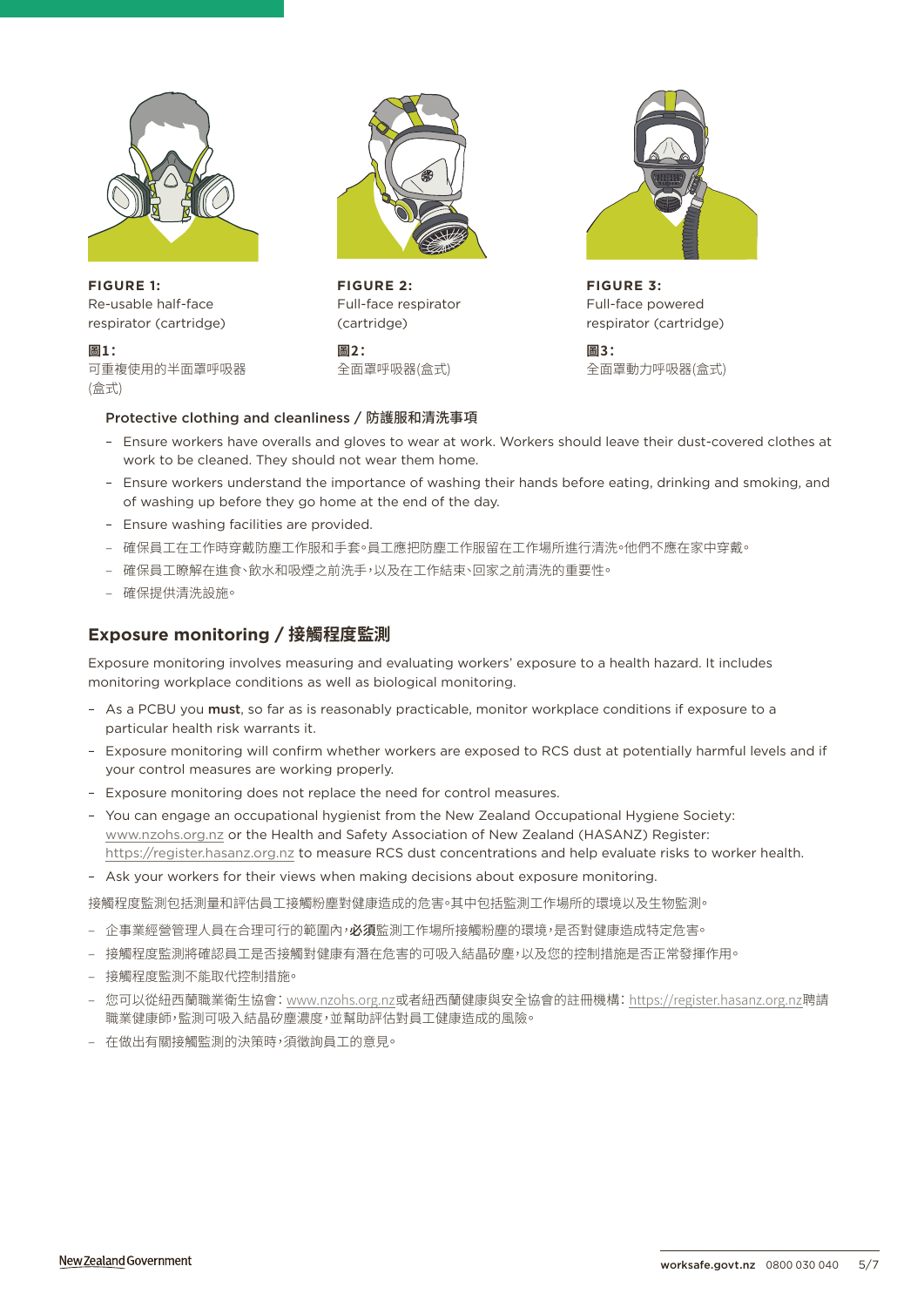# **Health monitoring / 健康監測**

Health monitoring involves testing workers to identify any changes in their health status because of exposure to hazards arising from their work.

- As a PCBU you must, so far as is reasonably practicable, monitor workers' health if exposure to a particular health risk warrants it.
- Provide health monitoring for all your workers who may be exposed to RCS dust. You can engage an occupational health practitioner from the New Zealand Occupational Health Nurses' Association: [www.nzohna.org.nz](http://www.nzohna.org.nz) from the HASANZ Register, and/or the Australian and New Zealand Society of Occupational Medicine:<https://anzsom.org.nz>to perform health monitoring.
- Monitoring should include:
	- collection of workers' demographic, medical and occupational histories
	- records of workers' exposure
	- a respiratory questionnaire
	- respiratory function tests
	- in some cases, chest x-ray or other radiological procedure.
- You must have workers' consent before you monitor their health.
- Ask your workers for their views when making decisions about health monitoring.

健康監測涉及檢測員工,以確定他們因接觸危害工作環境對其健康狀況造成的任何變化。

- 企事業經營管理人員在合理可行的範圍內,必須監測工作場所接觸粉塵的情況是否對員工健康造成危害。
- 為可能接觸可吸入結晶矽塵的所有員工提供健康監測。您可以從紐西蘭職業健康護士協會[:www.nzohna.org.nz](http://www.nzohna.org.nz)和/或澳洲和紐西 蘭職業醫學會[:https://anzsom.org.nz](https://anzsom.org.nz)聘請職業健康師,進行健康監測。
- 監測應包括:
	- 收集員工的種族、疾病和從業歷史;
	- 員工接觸粉塵的記錄;
	- 呼吸問卷調查;
	- 呼吸功能檢測;
	- 在某些情況下,採取胸部X光或其它透視措施。
- 在監測健康狀況之前,您必須征得員工的同意。
- 在做出有關健康監測的決策時,徵詢員工的意見。

# **Health monitoring for workers exposed to engineered stone / 接觸合成石料的員工健康監測**

Due to the serious risk of developing accelerated silicosis in those working with engineered stone, an Occupational Medicine Specialist should be engaged to provide health monitoring advice and services.

由於使用合成石料的員工有加速型矽肺病的嚴重風險,應聘請職業醫學專家提供健康監測建議和服務。

# **Training / 培訓**

- As a PCBU you must, so far as is reasonably practicable, ensure workers are supervised or trained to work healthily and safely.
- Provide your workers with information, training and instruction on the control measures (including the use and care of PPE) and the potential health risks of wearing PPE. For more information, see: [worksafe.govt.nz](https://worksafe.govt.nz/topic-and-industry/personal-protective-equipment-ppe/respiratory-protective-equipment/advice-for-businesses/)
- Ask your workers for their views when deciding how to provide information and training.
- 為您的員工提供有關控制措施(包括個人防護裝備的使用和養護)以及佩戴防護裝備的潛在健康風險方面的資訊、培訓和指導。有 關更多資訊,請瀏覽[:worksafe.govt.nz](https://worksafe.govt.nz/topic-and-industry/personal-protective-equipment-ppe/respiratory-protective-equipment/advice-for-businesses/)
- 在做出有關提供資訊和培訓決策時,徵詢員工的意見。